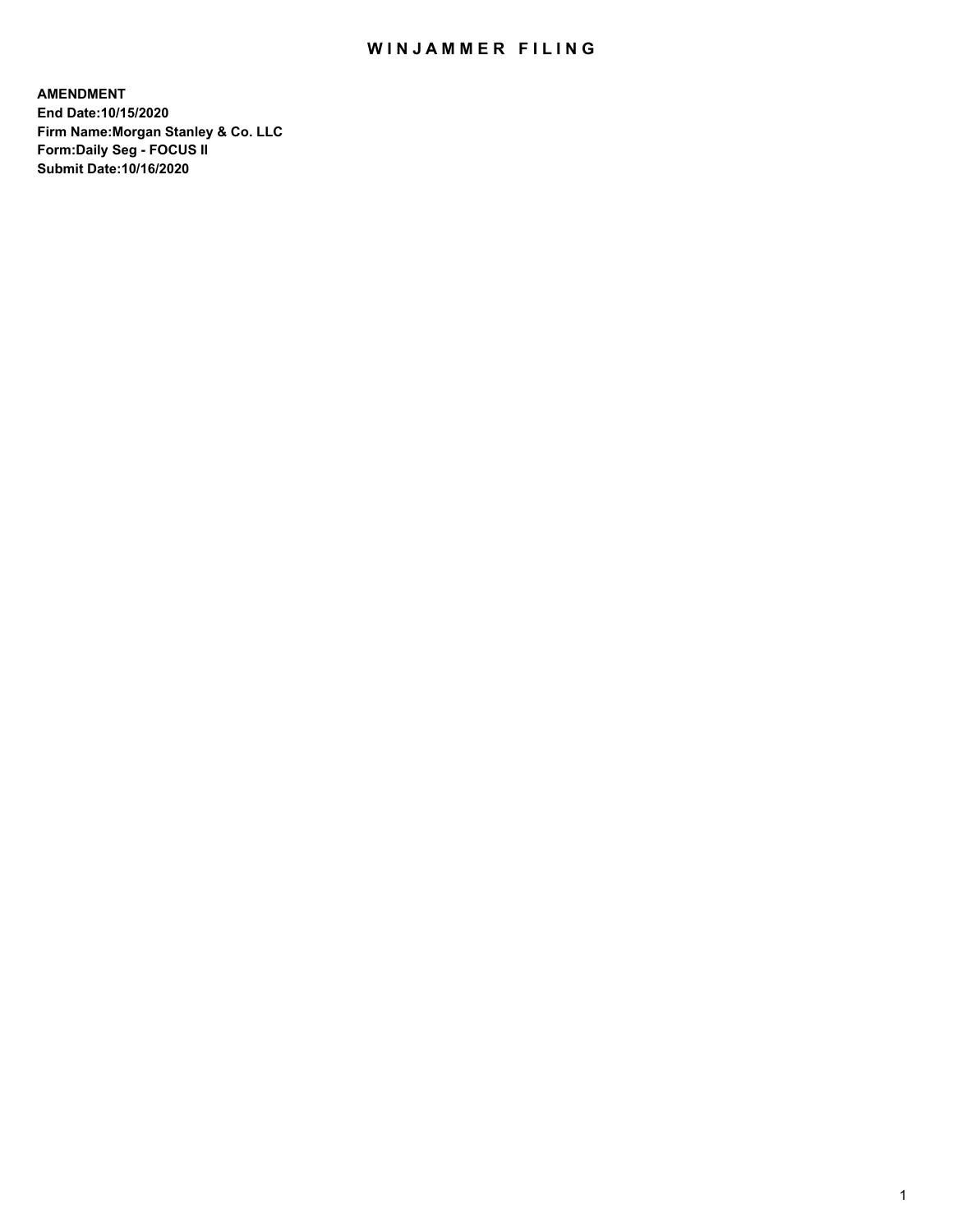**AMENDMENT End Date:10/15/2020 Firm Name:Morgan Stanley & Co. LLC Form:Daily Seg - FOCUS II Submit Date:10/16/2020 Daily Segregation - Cover Page**

| Name of Company                                                                                                                                                                                                                                                                                                                | Morgan Stanley & Co. LLC                                 |
|--------------------------------------------------------------------------------------------------------------------------------------------------------------------------------------------------------------------------------------------------------------------------------------------------------------------------------|----------------------------------------------------------|
| <b>Contact Name</b>                                                                                                                                                                                                                                                                                                            | <b>Ikram Shah</b>                                        |
| <b>Contact Phone Number</b>                                                                                                                                                                                                                                                                                                    | 212-276-0963                                             |
| <b>Contact Email Address</b>                                                                                                                                                                                                                                                                                                   | Ikram.shah@morganstanley.com                             |
| FCM's Customer Segregated Funds Residual Interest Target (choose one):<br>a. Minimum dollar amount: ; or<br>b. Minimum percentage of customer segregated funds required:%; or<br>c. Dollar amount range between: and; or<br>d. Percentage range of customer segregated funds required between: % and %.                        | 235,000,000<br><u>0</u><br><u>00</u><br>00               |
| FCM's Customer Secured Amount Funds Residual Interest Target (choose one):<br>a. Minimum dollar amount: ; or<br>b. Minimum percentage of customer secured funds required:%; or<br>c. Dollar amount range between: and; or<br>d. Percentage range of customer secured funds required between:% and%.                            | 140,000,000<br><u>0</u><br><u>00</u><br>0 <sup>0</sup>   |
| FCM's Cleared Swaps Customer Collateral Residual Interest Target (choose one):<br>a. Minimum dollar amount: ; or<br>b. Minimum percentage of cleared swaps customer collateral required:% ; or<br>c. Dollar amount range between: and; or<br>d. Percentage range of cleared swaps customer collateral required between:% and%. | 92,000,000<br>$\overline{\mathbf{0}}$<br><u>00</u><br>00 |

Attach supporting documents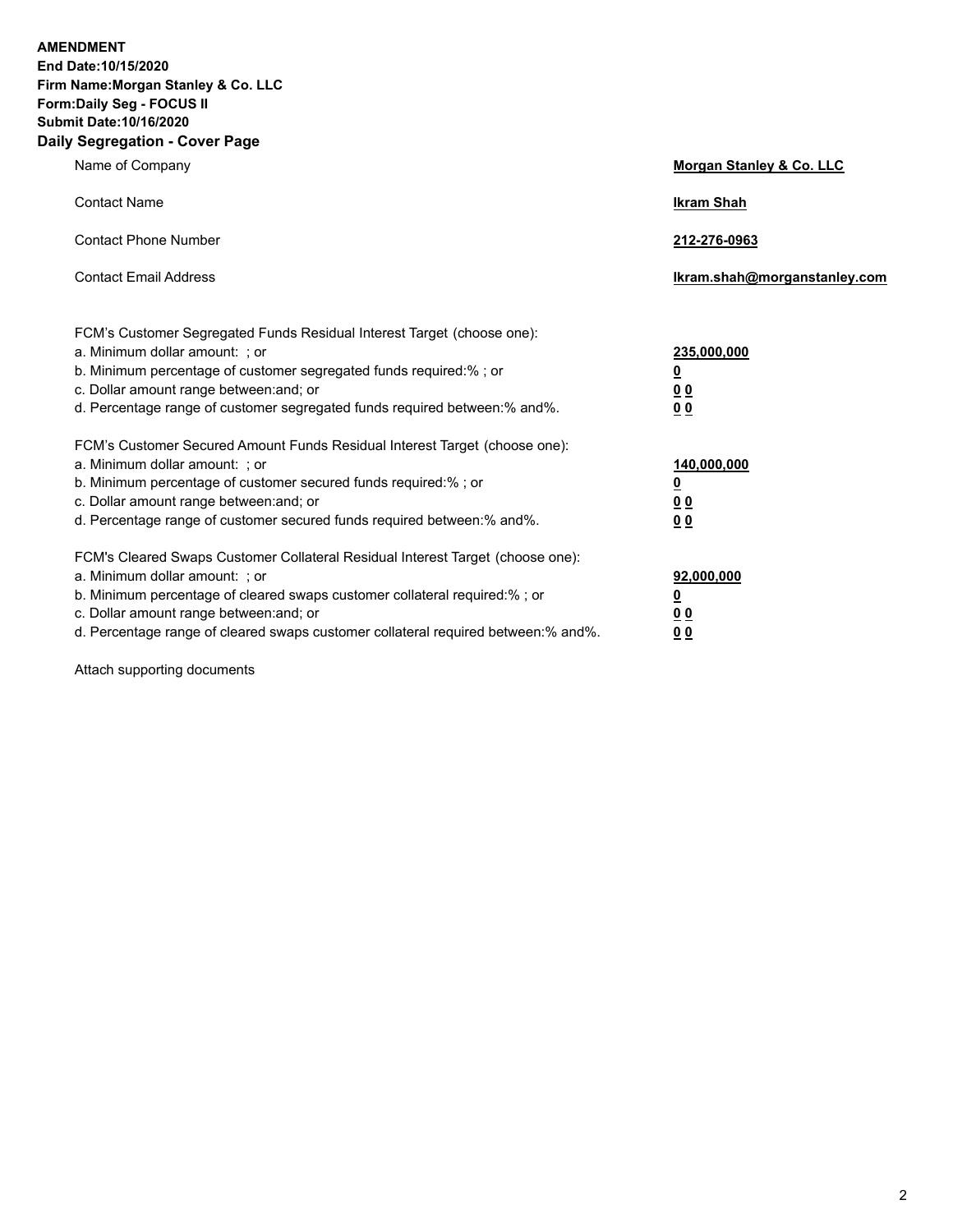#### **AMENDMENT End Date:10/15/2020 Firm Name:Morgan Stanley & Co. LLC Form:Daily Seg - FOCUS II Submit Date:10/16/2020 Daily Segregation - Secured Amounts** Foreign Futures and Foreign Options Secured Amounts Amount required to be set aside pursuant to law, rule or regulation of a foreign government or a rule of a self-regulatory organization authorized thereunder **0** [7305] 1. Net ledger balance - Foreign Futures and Foreign Option Trading - All Customers A. Cash **4,168,600,657** [7315] B. Securities (at market) **2,805,499,913** [7317] 2. Net unrealized profit (loss) in open futures contracts traded on a foreign board of trade **538,262,049** [7325] 3. Exchange traded options a. Market value of open option contracts purchased on a foreign board of trade **10,277,771** [7335] b. Market value of open contracts granted (sold) on a foreign board of trade **-15,718,043** [7337] 4. Net equity (deficit) (add lines 1. 2. and 3.) **7,506,922,347** [7345] 5. Account liquidating to a deficit and account with a debit balances - gross amount **145,379,194** [7351] Less: amount offset by customer owned securities **-144,232,123** [7352] **1,147,071** [7354] 6. Amount required to be set aside as the secured amount - Net Liquidating Equity Method (add lines 4 and 5) **7,508,069,418** [7355] 7. Greater of amount required to be set aside pursuant to foreign jurisdiction (above) or line 6. **7,508,069,418** [7360] FUNDS DEPOSITED IN SEPARATE REGULATION 30.7 ACCOUNTS 1. Cash in banks A. Banks located in the United States **345,894,665** [7500] B. Other banks qualified under Regulation 30.7 **678,016,658** [7520] **1,023,911,323** [7530] 2. Securities A. In safekeeping with banks located in the United States **551,173,244** [7540] B. In safekeeping with other banks qualified under Regulation 30.7 **29,344,660** [7560] **580,517,904** [7570] 3. Equities with registered futures commission merchants A. Cash **25,178,085** [7580] B. Securities **0** [7590] C. Unrealized gain (loss) on open futures contracts **-1,152,050** [7600] D. Value of long option contracts **0** [7610] E. Value of short option contracts **0** [7615] **24,026,035** [7620] 4. Amounts held by clearing organizations of foreign boards of trade A. Cash **0** [7640] B. Securities **0** [7650] C. Amount due to (from) clearing organization - daily variation **0** [7660] D. Value of long option contracts **0** [7670] E. Value of short option contracts **0** [7675] **0** [7680] 5. Amounts held by members of foreign boards of trade A. Cash **3,336,033,974** [7700] B. Securities **2,224,982,009** [7710] C. Unrealized gain (loss) on open futures contracts **539,414,099** [7720] D. Value of long option contracts **10,277,771** [7730] E. Value of short option contracts **-15,718,043** [7735] **6,094,989,810**

- 6. Amounts with other depositories designated by a foreign board of trade **0** [7760]
- 7. Segregated funds on hand **0** [7765]
- 8. Total funds in separate section 30.7 accounts **7,723,445,072** [7770]
- 9. Excess (deficiency) Set Aside for Secured Amount (subtract line 7 Secured Statement Page 1 from Line 8)
- 10. Management Target Amount for Excess funds in separate section 30.7 accounts **140,000,000** [7780]
- 11. Excess (deficiency) funds in separate 30.7 accounts over (under) Management Target **75,375,654** [7785]

**215,375,654** [7380]

[7740]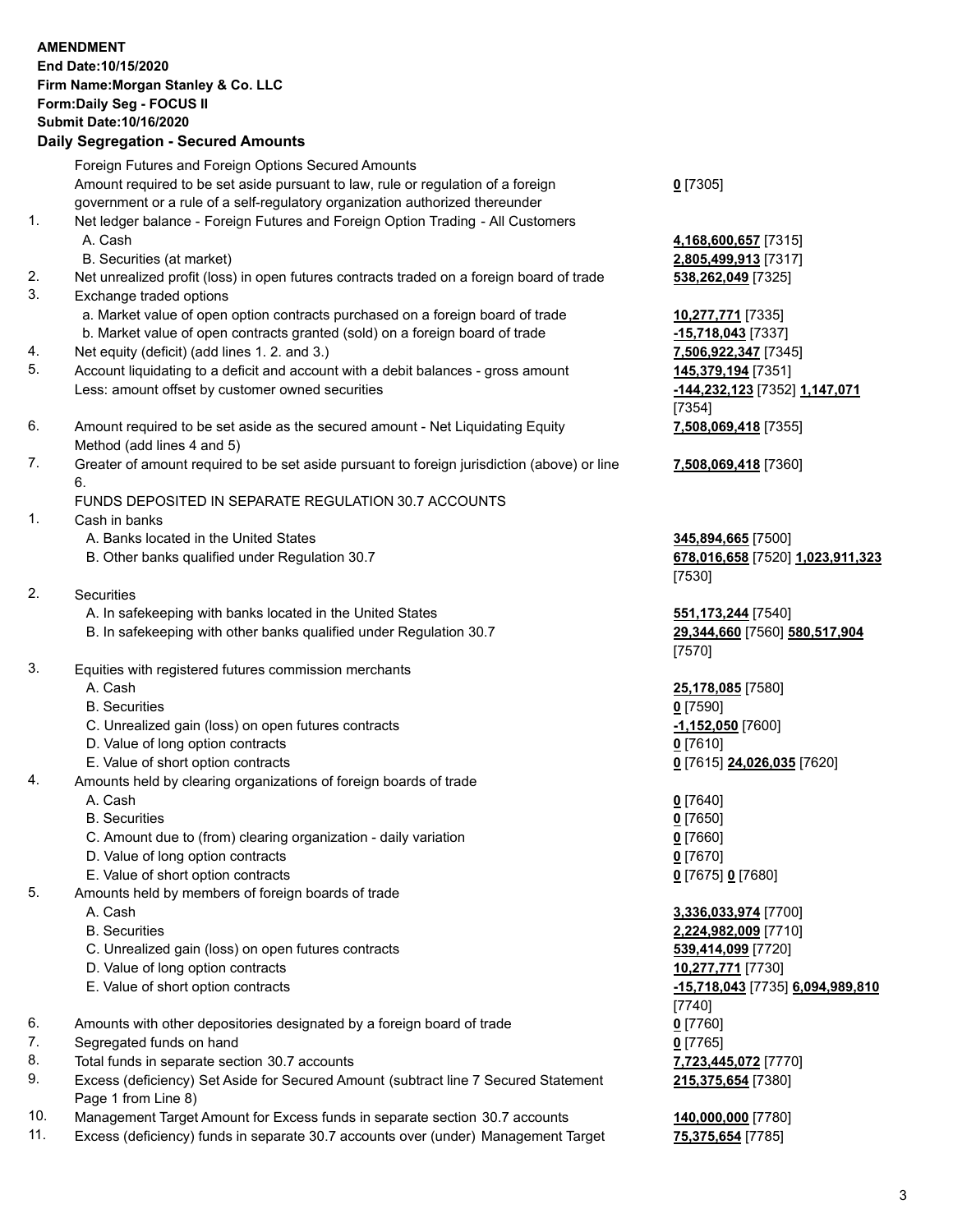## **AMENDMENT**

**End Date:10/15/2020 Firm Name:Morgan Stanley & Co. LLC Form:Daily Seg - FOCUS II Submit Date:10/16/2020**

#### **Daily Segregation - Segregation Statement**

SEGREGATION REQUIREMENTS(Section 4d(2) of the CEAct)

- 1. Net ledger balance
	-
	- B. Securities (at market) **8,578,363,871** [7020]
- 2. Net unrealized profit (loss) in open futures contracts traded on a contract market **486,925,380** [7030]
- 3. Exchange traded options
	- A. Add market value of open option contracts purchased on a contract market **469,181,737** [7032]
	- B. Deduct market value of open option contracts granted (sold) on a contract market **-386,646,604** [7033]
- 4. Net equity (deficit) (add lines 1, 2 and 3) **24,948,137,215** [7040]
- 5. Accounts liquidating to a deficit and accounts with debit balances - gross amount **280,756,398** [7045]
	-
- 6. Amount required to be segregated (add lines 4 and 5) **24,948,831,274** [7060] FUNDS IN SEGREGATED ACCOUNTS
- 7. Deposited in segregated funds bank accounts A. Cash **3,875,735,591** [7070]
	- B. Securities representing investments of customers' funds (at market) **0** [7080]

C. Securities held for particular customers or option customers in lieu of cash (at market)

- 8. Margins on deposit with derivatives clearing organizations of contract markets A. Cash **12,757,033,597** [7100]
	- B. Securities representing investments of customers' funds (at market) **0** [7110]

C. Securities held for particular customers or option customers in lieu of cash (at market)

- 9. Net settlement from (to) derivatives clearing organizations of contract markets **30,364,914** [7130]
- 10. Exchange traded options
	- A. Value of open long option contracts **469,181,737** [7132]
	- B. Value of open short option contracts **-386,646,604** [7133]
- 11. Net equities with other FCMs
	- A. Net liquidating equity **11,207,409** [7140]
	- B. Securities representing investments of customers' funds (at market) **0** [7160]

C. Securities held for particular customers or option customers in lieu of cash (at market)

- 12. Segregated funds on hand **0** [7150]
- 13. Total amount in segregation (add lines 7 through 12) **25,335,240,515** [7180]
- 14. Excess (deficiency) funds in segregation (subtract line 6 from line 13) **386,409,241** [7190]
- 15. Management Target Amount for Excess funds in segregation **235,000,000** [7194]
- 16. Excess (deficiency) funds in segregation over (under) Management Target Amount Excess

# A. Cash **15,800,312,831** [7010]

Less: amount offset by customer securities **-280,062,339** [7047] **694,059** [7050]

**1,084,420,685** [7090]

**7,493,943,186** [7120]

**0** [7170]

**151,409,241** [7198]